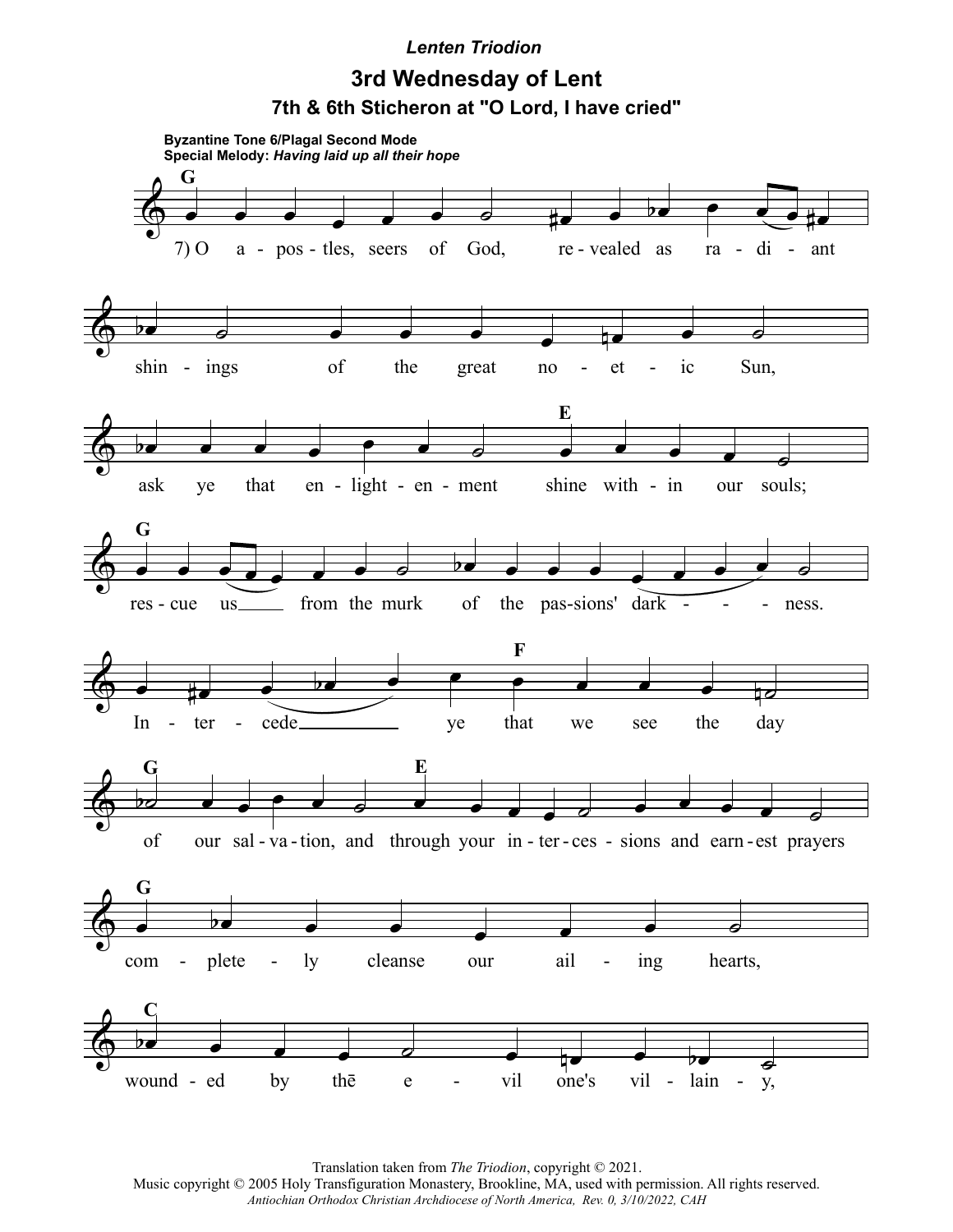

Translation taken from *The Triodion*, copyright © 2021. Music copyright © 2005 Holy Transfiguration Monastery, Brookline, MA, used with permission. All rights reserved. *Antiochian Orthodox Christian Archdiocese of North America, Rev. 0, 3/10/2022, CAH*